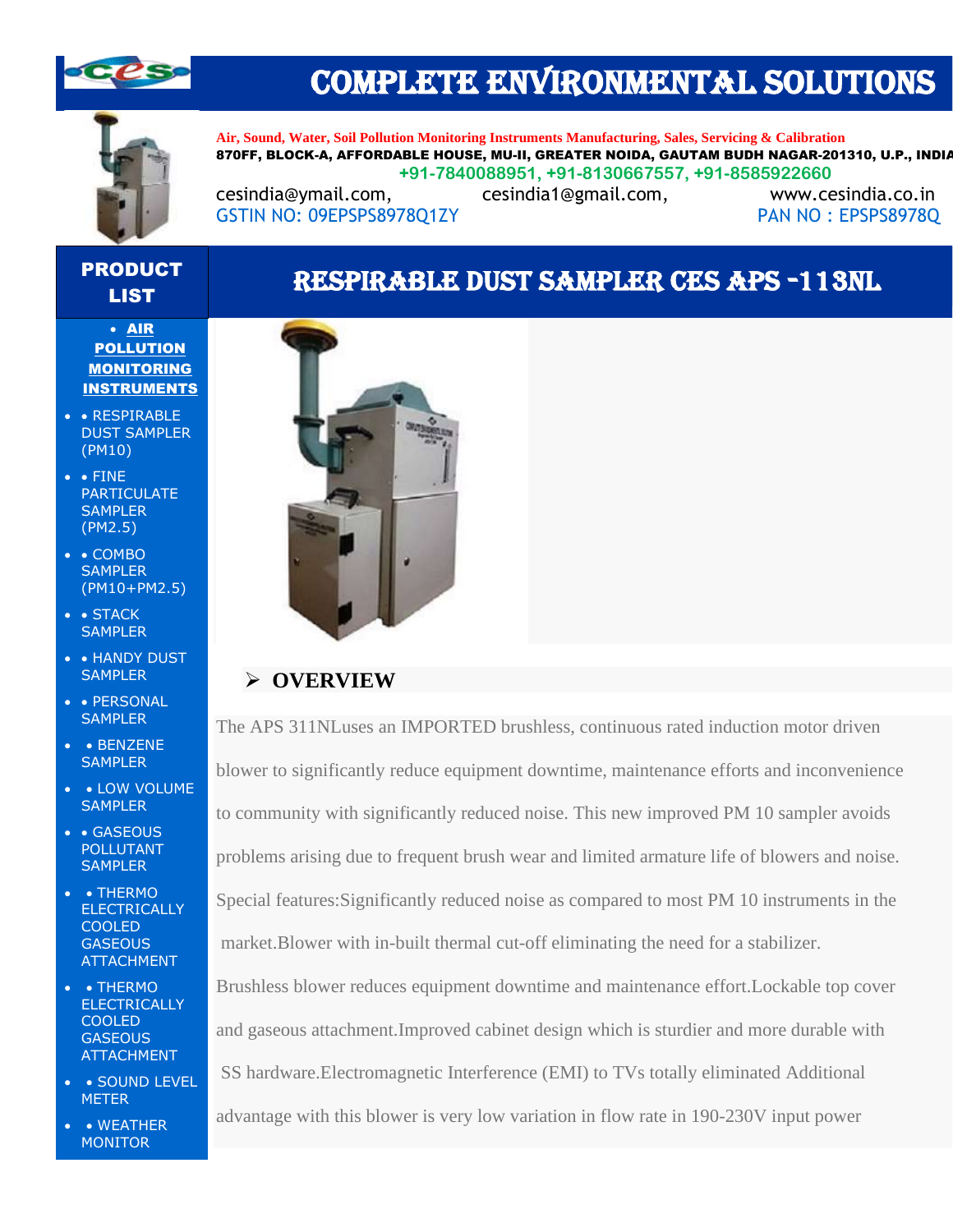| • LUX METER •<br><b>VIBRATION</b><br><b>METER</b> | supply range.<br>Owing to its modular design, APS 311NL can be easily paired with a gaseous sampling<br>(for monitoring SO2, NOx, NH3, Ozone etc) as gaseous sampling requires only a few<br>LPM of air flow. This is possible through an attachable subsidiary unit APM 411 or the |                                                                                                                                                           |
|---------------------------------------------------|-------------------------------------------------------------------------------------------------------------------------------------------------------------------------------------------------------------------------------------------------------------------------------------|-----------------------------------------------------------------------------------------------------------------------------------------------------------|
| • TOP LOADING<br>$\bullet$                        |                                                                                                                                                                                                                                                                                     |                                                                                                                                                           |
| <b>CALIBRATOR</b><br>$\bullet$ $\bullet$ FLOW     |                                                                                                                                                                                                                                                                                     |                                                                                                                                                           |
| <b>CALIBRATOR</b>                                 |                                                                                                                                                                                                                                                                                     |                                                                                                                                                           |
| $\bullet$ $\bullet$ TIME<br><b>CALIBRATOR</b>     |                                                                                                                                                                                                                                                                                     |                                                                                                                                                           |
| • SOUND LEVEL<br>$\bullet$<br><b>CALIBRATOR</b>   | more modern APS 311TE. Kindly refer to respective brochures of APS 311 and                                                                                                                                                                                                          |                                                                                                                                                           |
| <b>LAB</b>                                        | APS 311TE for details.                                                                                                                                                                                                                                                              |                                                                                                                                                           |
| <b>INSTRUMENTS</b>                                |                                                                                                                                                                                                                                                                                     |                                                                                                                                                           |
| • BIO SAFTY<br><b>CABINET</b>                     |                                                                                                                                                                                                                                                                                     |                                                                                                                                                           |
| • FUME HOOD                                       | <b>SPECIFICATION: -</b>                                                                                                                                                                                                                                                             |                                                                                                                                                           |
| • BOD INCUBATOR                                   |                                                                                                                                                                                                                                                                                     |                                                                                                                                                           |
| • COD DIGESTOR                                    |                                                                                                                                                                                                                                                                                     |                                                                                                                                                           |
| • AUTO CLAVE<br>• BIOLOGICAL                      | <b>Flow Rate</b>                                                                                                                                                                                                                                                                    | $0.9 - 1.4$ m3 /min free flow                                                                                                                             |
| <b>INCUBATOR</b>                                  |                                                                                                                                                                                                                                                                                     |                                                                                                                                                           |
| • HOT AIR OVEN •<br><b>WATER BATH</b>             | Particle Size                                                                                                                                                                                                                                                                       | Particles of 10 microns & below collected on Filter Paper holder. SPM<br>bigger than 10 microns collected in a separate sampling bottle under the cyclone |
| • HUMIDITY<br><b>CHAMBER</b>                      |                                                                                                                                                                                                                                                                                     |                                                                                                                                                           |
| • HOT PLATE                                       | Sampling Time                                                                                                                                                                                                                                                                       | 28 hours (maximum)                                                                                                                                        |
| • DISTTILATION<br><b>UNIT</b>                     |                                                                                                                                                                                                                                                                                     |                                                                                                                                                           |
| • HEATING MENTLE                                  | Sampling Time Record                                                                                                                                                                                                                                                                | 0 to 9999.99 hrs. recorded on a Time Totalizer                                                                                                            |
| • KJELDAL<br><b>ASSEMBLY</b>                      |                                                                                                                                                                                                                                                                                     |                                                                                                                                                           |
| • DEEP FRIZZER                                    |                                                                                                                                                                                                                                                                                     | Nominal 220 V, Single Phase, 50Hz AC mains supply. For proper operation                                                                                   |
| • PH METER                                        | Power requirement                                                                                                                                                                                                                                                                   | and safety, a good earth connection is mandatory                                                                                                          |
| • TDS METER<br>• CONDUCTIVITY                     |                                                                                                                                                                                                                                                                                     |                                                                                                                                                           |
| <b>METER</b>                                      | Size & Weight                                                                                                                                                                                                                                                                       | 430 x 320 x 930mm, 45 Kg                                                                                                                                  |
| • SPECTROPHOMETR                                  |                                                                                                                                                                                                                                                                                     |                                                                                                                                                           |
| • WEIGHING<br><b>BALANCE</b>                      | <b>Automatic Sampling</b>                                                                                                                                                                                                                                                           | 24 hrs programmable timer to automatically shut off the system after                                                                                      |
| • MOISTURE<br><b>ANALYZER</b>                     |                                                                                                                                                                                                                                                                                     | pre-Control set time interval.                                                                                                                            |
| • DIGITAL<br><b>ULTRASONIC</b><br><b>CLEANER</b>  | Warranty                                                                                                                                                                                                                                                                            | Two year                                                                                                                                                  |
| • DO METER                                        |                                                                                                                                                                                                                                                                                     |                                                                                                                                                           |
| • GRADENT<br>THERMAL CYCLEAR<br><b>PCR</b>        |                                                                                                                                                                                                                                                                                     |                                                                                                                                                           |
| $\bullet$ ICE FLAKER                              |                                                                                                                                                                                                                                                                                     |                                                                                                                                                           |
| • ICE MAKER                                       |                                                                                                                                                                                                                                                                                     |                                                                                                                                                           |
| • PROBE SONICATOR                                 |                                                                                                                                                                                                                                                                                     |                                                                                                                                                           |